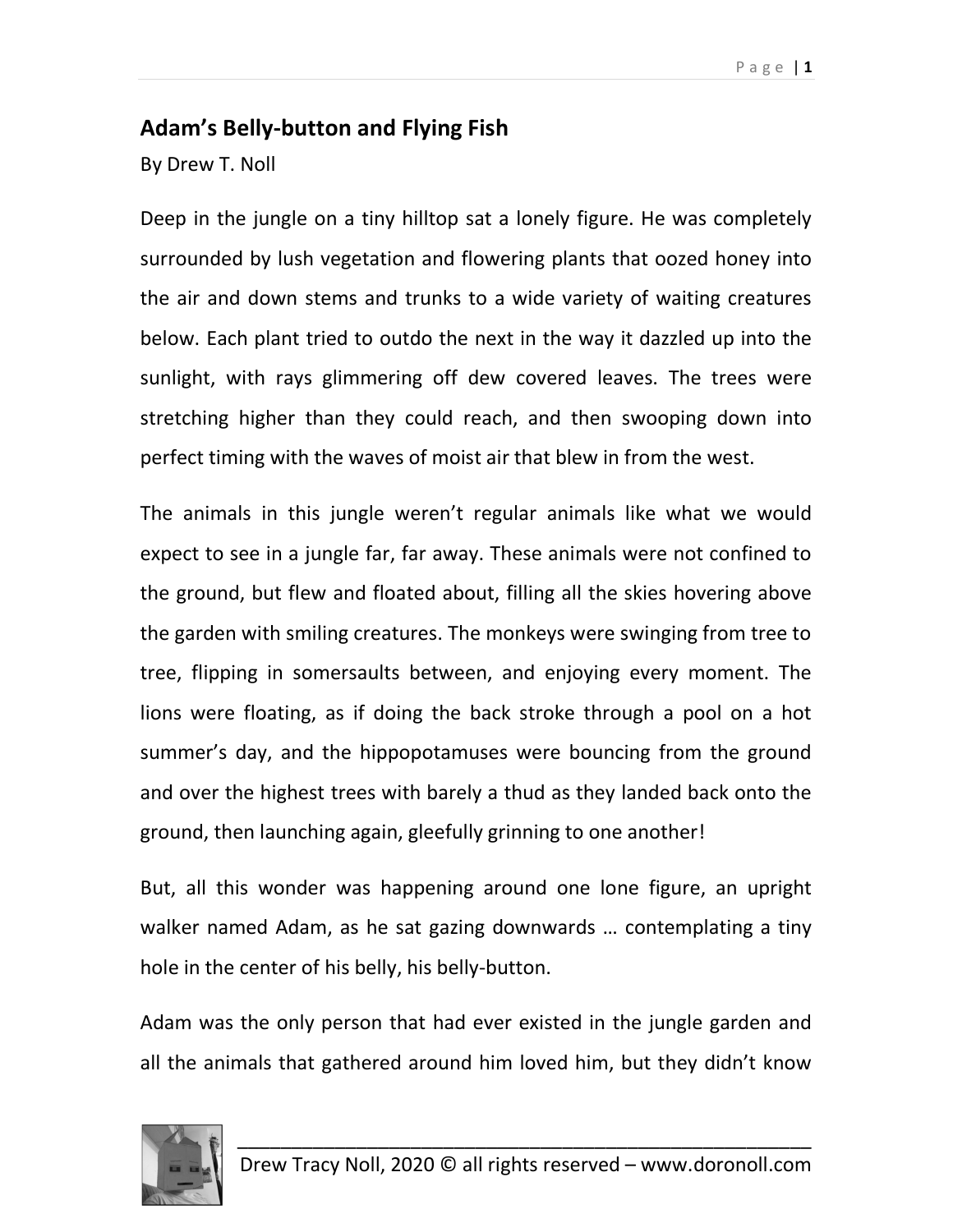how to help him figure out why he had a belly-button. Adam just sat and stared while his mind went wild with all the possibilities. He couldn't figure out why this one tiny hole was apparently not meant to be used for anything. He knew that the holes in his ears were for hearing, because when he covered them he was unable to hear. He knew that the holes in his nose and mouth also had a purpose. Every hole in his body had a purpose, and each was very important with which to live in the garden … all except this one small hole, a button, in the center of his belly. So, Adam just sat, looking down, and stared at it.

One day, Adam got a wonderful idea. He decided to pray, and to ask for another upright walker that could be a friend for him in the garden. Then, surely this person could tell him why he had a belly-button. So, that night he went to sleep, and in the morning he woke to find another upright walker curled in sleep next to him in the garden. He was so excited that he jumped up, and since everything floated in the garden he ended up jumping higher into the sky than even the hippos could.

Adam eventually made it back down to the ground and seeing that all of the animals had gathered around the newcomer, he stepped out of the air onto the ground and stood by her side. She looked almost exactly like Adam, except for some minor differences, and Adam was very excited to see that she also had a belly-button. But, when Adam asked her about it, she replied that it was obviously there for 'some purpose' and to stop sitting around wasting time. There was a lot to do in the garden and an expedition to its farthest corners was the first thing on the list. Adam,

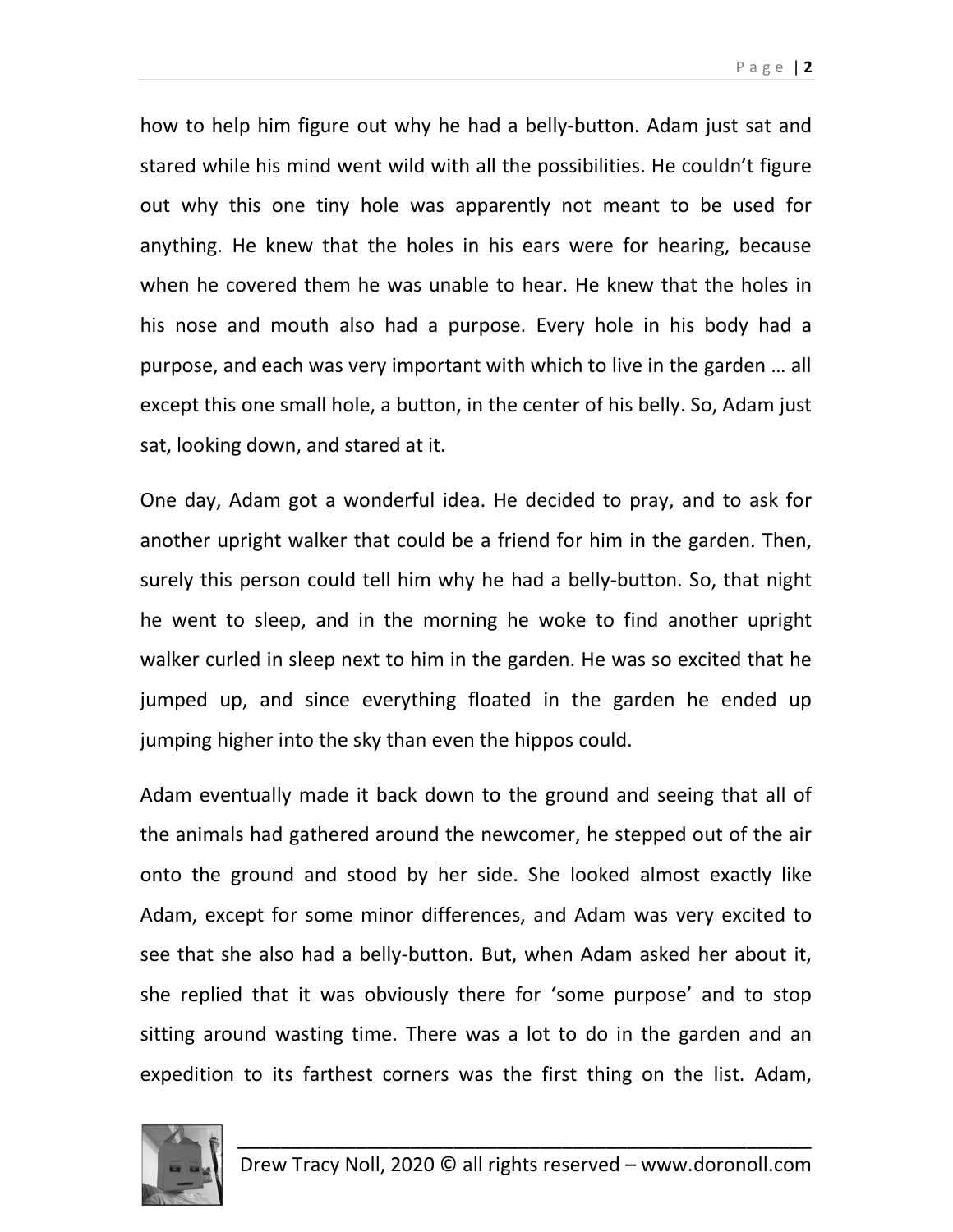P a g e | 3

shuffling his feet, sheepishly agreed, and since he had given all the animals their names, he gave this newcomer a name as well. Adam decided that he was to be a 'He,' and that she was to be a 'She,' so, because the animals in the garden had gathered around her so quickly, Adam also decided to call her Eve, because of the love and compassion that arose from her. This love had attracted all the garden animals as if she were the mother of all life.

Adam and Eve immediately set out to explore their garden and as Adam was clearing a path for Eve in one direction, Eve had a moment to ask the animals about Adam's obsession with his belly-button. The animals loved Eve and followed her as she explored, but none of the animals had an answer for her, and so, just waited around to see what would happen next.

Then the snake floated forward with an idea, saying, "Just over the hill there is a magic tree that has all the answers to questions in the garden. You only need to eat from it to receive the answer to any question you wish. It's really quite a unique tree." But, when the schools of fish that were always hovering about heard the snake, they all immediately flew away as fast as they could, all the while warning the jungle animals that they would be very sorry if they stayed. The animals just laughed at the fish and told them all to go back to school.

So, the snake led the way, floating down the path, to show Eve the tree while everyone but the fish looked on with baited breath. As Eve came into the clearing with the enchanted tree growing from its center, she was very pleased by it. When she came closer, Eve found that it was the most

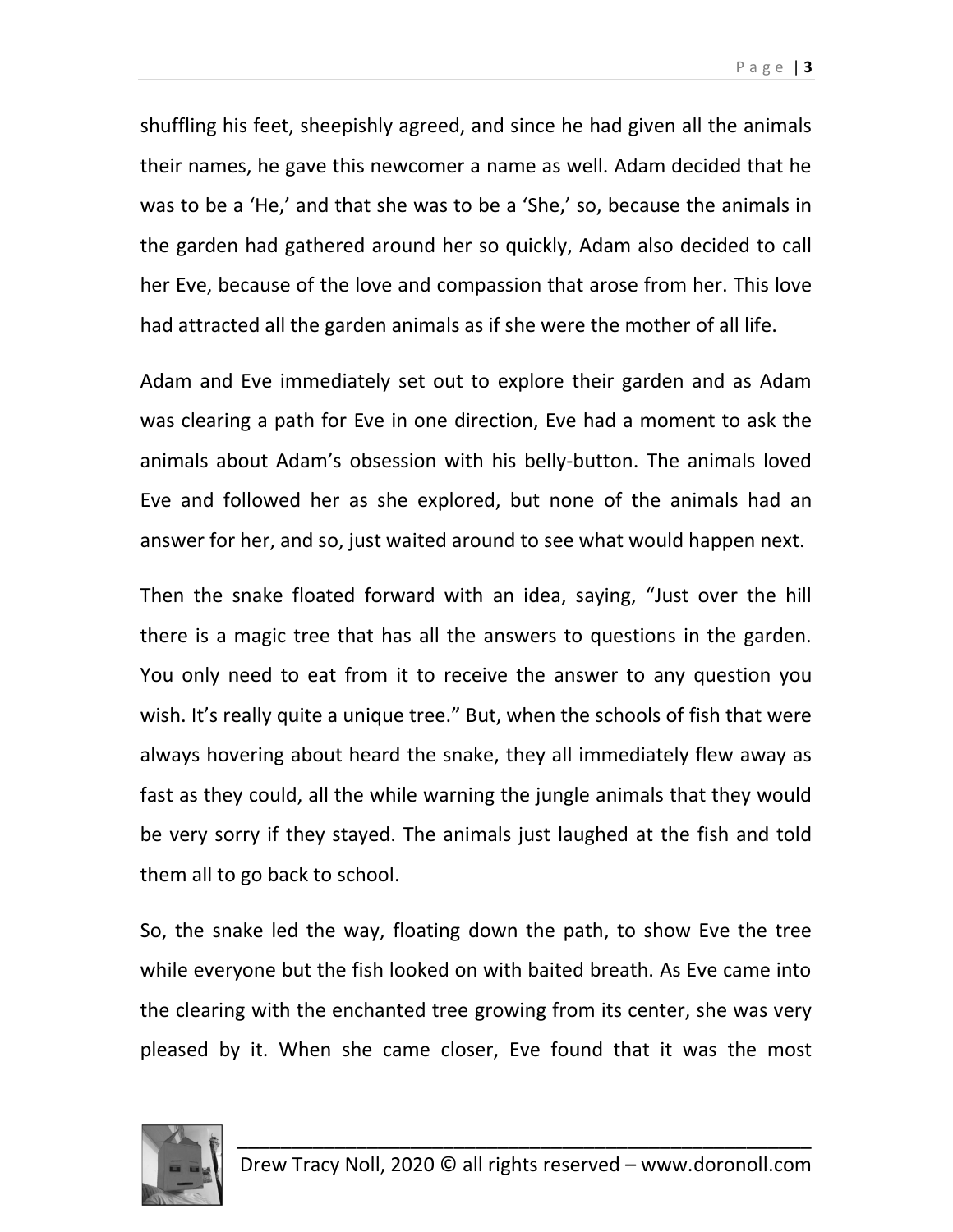aromatic tree in the entire garden. She didn't understand why they weren't allowed to eat from such a desirable tree. She reached up to pick a shining fruit that seemed to beg to be plucked, leaning out and glistening, when all the birds began to squawk at Eve not to do it, not to even touch the tree! They floated around her in swarms with a giant noise full of cries and chaos, trying to get her to listen, but … it was too late.

Meanwhile, Adam was still clearing a path to get to a tree that he knew Eve would love called the Tree of Life, and since Eve was the mother of all life, Adam knew that she would give him one of her biggest smiles when she saw it. But, just as he was about to break through the brush that grew thick around the base of the Tree of Life, Adam heard a school of fish swarming over his head. He stopped what he was doing and looked up to see what all the fuss was about.

The fish continued to cry out their warnings, so Adam skipped back through the garden to where Eve and the animals were gathered and came into a dark little clearing with a lonely, crooked tree nestled in its center. The birds had been there, squawking and crying, but were now all flapping willy-nilly away towards the horizon, and as he approached, shocked, he realized which tree they had all been gathered around. Eve had already plucked a fruit and held it out to Adam. She had touched the tree. She had eaten from it. Adam was overwhelmed by its scent and its beauty. He instantly forgot that it was a forbidden tree with a forbidden fruit, he forgot about what the fish had said, and he shut out the squawking warnings of the birds as they continued to fly away. Adam took a large, juicy bite from